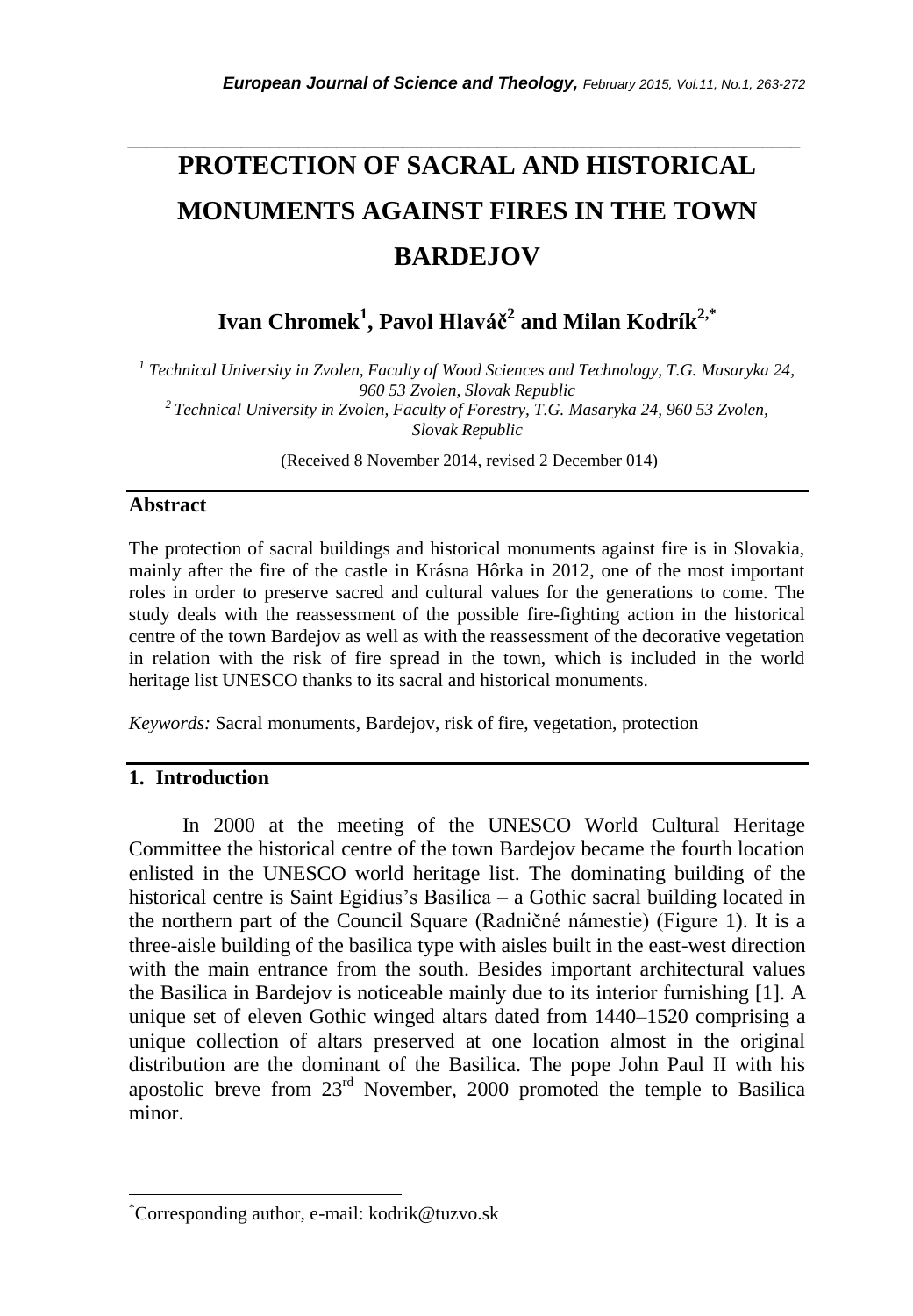

**Figure 1.** Saint Egidius's Basilica on the Coucil Square (Radničné námestie) in Bardejov (Foto: Hlaváč, 2014).



**Figure 2.** The roofs of the individual buildings on the square are interconnected (Foto: Hlaváč, 2014).

The temple and the town suffered, in the course of centuries, from several major fires in years 1550, 1577, 1640, 1774, 1878 and in 1944 after aerial bombing. In front of Saint Egidius's Basilica minor there is the statue of Saint Florian the patron of all fire-fighters. The stone statue from the late Baroque was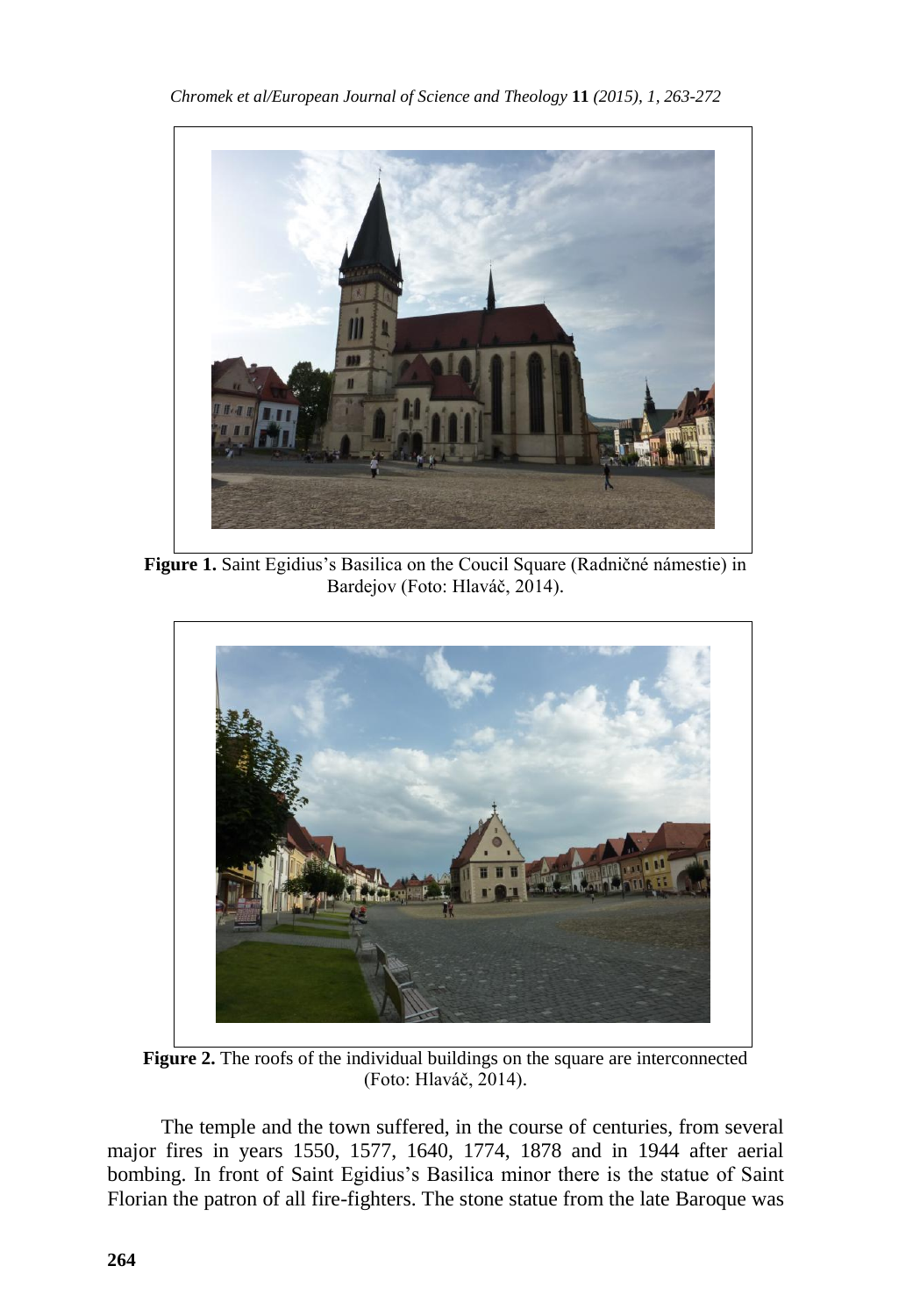built as a memory of a fire that destroyed town houses and partially also the Basilica on  $27<sup>th</sup>$  May 1774.

The symbolic location of the fire-fighters' patron in front of the Basilica encourages the citizens to a great vigilance also nowadays [2]; vigilance of a fire that can, in a second, destroy not only historical but also spiritual values [3] that were built by our ancestors in the past [4].

# **2. Aim of the study**

The aim of the study is to design the forces and means for a model action of fire-fighting units in the case of fire on the Council Square in Bardejov as well as the reassessment of the decorative vegetation from the point of view of fire spread.

Listed calculations are identical for all objects located on the Council Square. For the calculation the house no. 4, located in the vicinity of the Rome Catholic Church Offices and Saint Egidius's Basilica minor, was selected as a model example. Regarding the possible spread of fire across adjacent buildings, which interfere with each other by the roof constructions, there is a theoretical presumption [5] that the fire could spread across the whole square and it will endanger also the Basilica.

The risk of fire lies also in the fact that after the reconstruction of the square it remained 'live', since the reconstructed objects serve not only as businesses [6] but also as tenement flats. That means that they pose an all-day long fire risk. Moreover, the roofs of the individual buildings are interconnected [7] what increases the fire risk even more (Figure 2).

# **3. Methodology**

# *3.1. Methodology for calculating the forces and means*

The basis for the calculation of the forces and means needed was the most complex variant of the fire that, if spread, would endanger historical monuments as well as the Rome Catholic Church Offices and Saint Egidius's Basilica minor. This was the reason for selection of the Council house no. 4.

Regarding the renewal of the flats in the reconstructed houses a fire in the attic maisonette of the main building was modelled.

The fire occurred due to the radiant heat from the fire-place affecting clothes hanging nearby to dry. Fire was subsequently spread to the sofa and through the wooden floor to the surrounding furnishing.

For the calculation the calculation methodology in terms of the internal regulation of the Fire and Rescue Corps of the Slovak Republic was used [*Pokyn prezidenta Hasičského a záchranného zboru* (39/2003) z 23. mája 2003 o obsahu a o postupe pri spracúvaní dokumentácie o zdolávaní požiarov]. When calculating the forces and means the following procedure was used: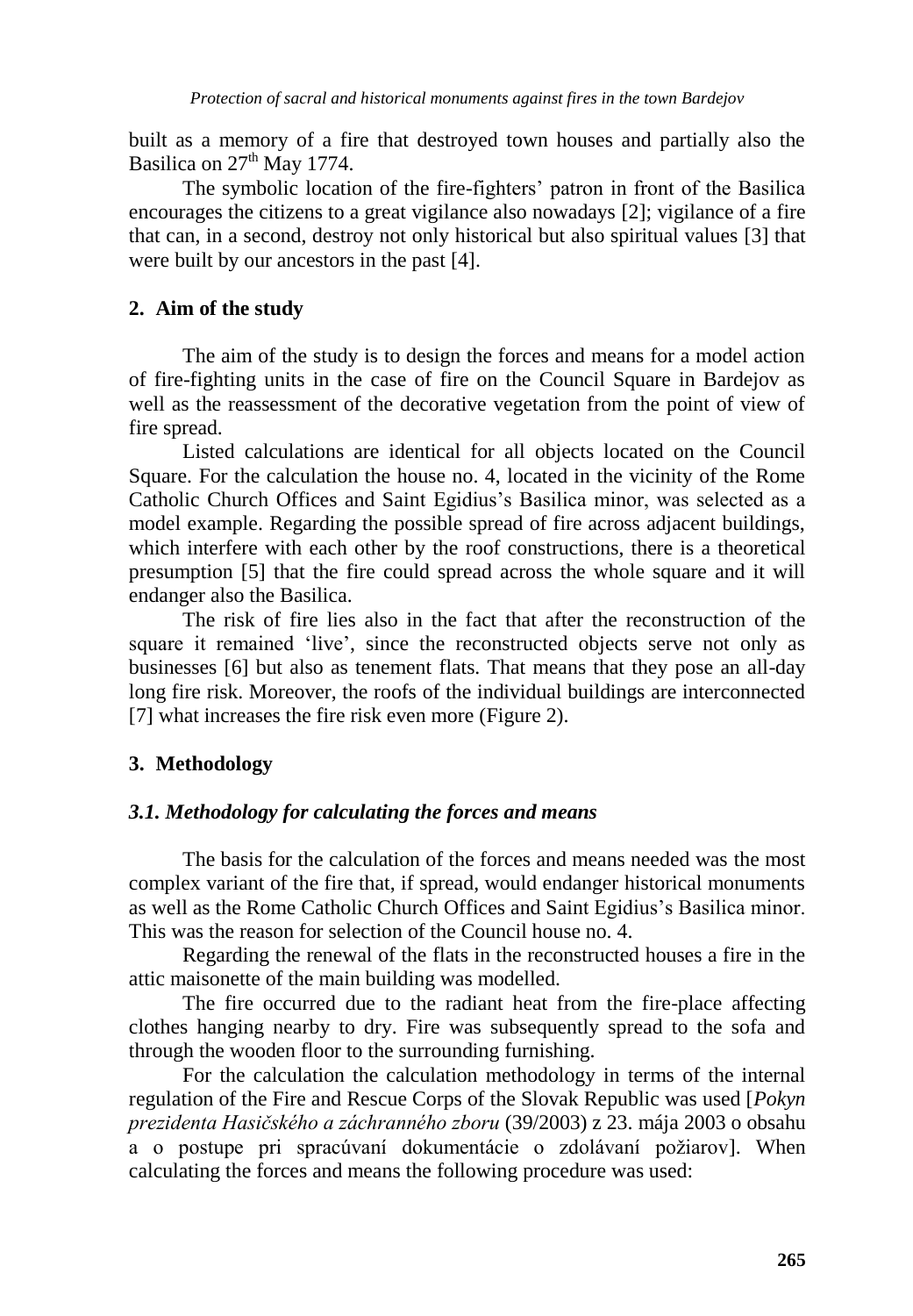- a) the time for the collection of all fire-fighting units according to the selected degree of fire alarm of the respective fire alarm plan and the values of the arrival of the fire-fighting units to the location were determined;
- b) the radius *r* of the fire was calculated;
- c) the surface  $S_p$  of the fire was calculated;
- d) the main direction of the fire attack, workload of fire-fighting units, use of the forces and means and thus also so called direction of fire-fighting and the depth of the fire suppression were determined;
- e) the surface of fire-fighting *S<sup>h</sup>* was calculated.

Following these details the forces and means were calculated as follows. Determining the required supply of the extinguishing agent for fire-fighting and protection:

$$
Q_p^h = S_h \times I_p \quad \text{or} \quad Q_p^h = O_h \times I_p \tag{1}
$$

where:

 $Q_p^h$  required supply of the extinguishing agent for fire-fighting [l·min<sup>-1</sup>],

- $S_h$  surface of fire-fighting  $[m^2]$ ,
- $O<sub>h</sub>$  circumference of the fire being extinguished [m],
- I<sup>p</sup> required intensity of the extinguishing agent supply per surface  $[1 \cdot m^{-2} \cdot min^{-1}]$  or per circumference  $[1 \cdot m^{-1} \cdot min^{-1}]$ .

The intensity of the extinguishing agent supply for the protection of the objects endangered by the fire is mostly 2-3 times higher than the intensity of the extinguishing agent supply for fire-fighting.

Water supply for cooling the structures or furnishing is determined according to the equation:

$$
Q_p^o = Q_p \times I_p^o \tag{2}
$$

Where:

 $Q_p^{\circ}$  supply required for cooling  $[1 \cdot \text{min}^{-1}]$ ,

- $Q_p$  one meter of cooled surface [m],
- $I_p^{\;\dot{\mathrm{o}}}$ required intensity of water supply for cooling  $[1 \cdot m^{-1} \cdot min^{-1}]$ .

The overall water supply is determined according to the equation:

$$
Q_w = Q_p^h + Q_p^o \text{ [1-min}^{-1}\text{]}
$$
 (3)

# *3.2. Determining the number of streams needed for fighting the fire*

$$
N_{pr}^{h} = \frac{Q_p^h}{q_{pr}}
$$
\n<sup>(4)</sup>

where:

- $N_{\text{pr}}^{\text{h}}$  the number of streams for fire-fighting [pcs],
- $Q_p^h$  extinguishing agent supply needed for fire-fighting [l·min<sup>-1</sup>],

 $q_{pr}$  flow rate of the nozzles  $[1 \cdot min^{-1}]$ 

or: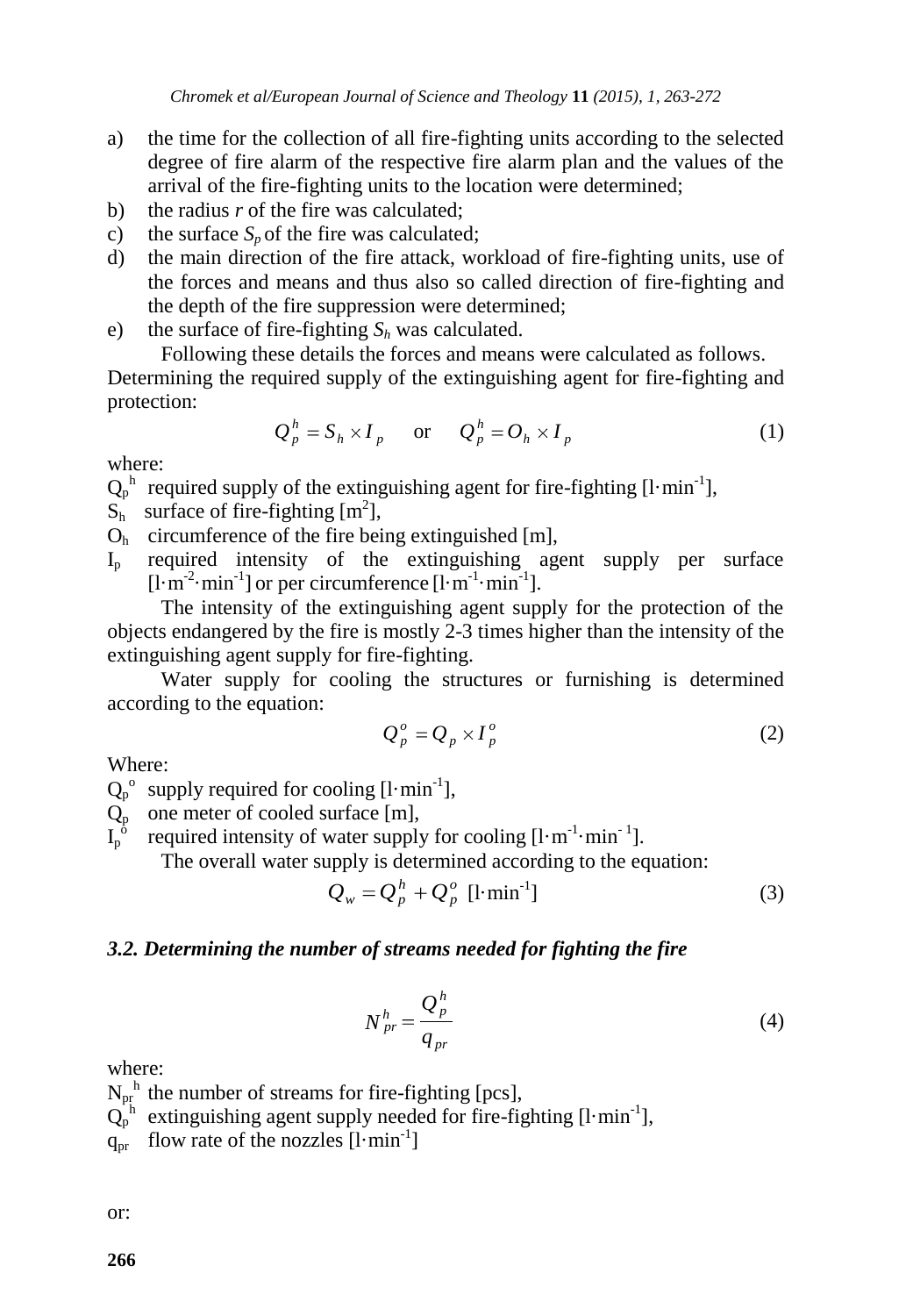*Protection of sacral and historical monuments against fires in the town Bardejov*

$$
N_{pr}^{h} = \frac{S_p}{S_{pr}} \text{[pcs]}
$$
 (5)

where:

 $S_p$  surface of the fire or fire-fighting  $[m^2]$ ,

 $S_{\text{pr}}$  surface that can be extinguished by one nozzle [m<sup>2</sup>].

The number of streams needed for the protection (cooling) is determined according to the equation:

$$
N_{pr}^o = \frac{Q_p^o}{q_{pr}} \text{[pcs]}
$$
 (6)

Overall number of streams:

$$
N_{pr} = N_{pr}^h + N_{pr}^o \left[ \text{pcs} \right] \tag{7}
$$

#### *3.3. Determining the required amount of forces and fire trucks*

$$
N_A = \frac{Q_p}{q_A} \tag{8}
$$

where:

- $N_A$  number of fire trucks [pcs],
- $Q_p$  extinguishing agent supply needed for fire-fighting and protection [l·min<sup>-1</sup>],
- $q_A$  extinguishing agent supply that can be provided by one crew and one fire truck  $[1 \cdot \text{min}^{-1}]$ .

Based on the practice one crew with water tender CAS 25 can create 3 C streams or 1 B stream and 1 C stream  $(q_A = 600 \text{ l·min}^{-1})$  or two foam creating streams. The crew of water tender CAS 30 (CAS 32) – generally  $1+1$   $(1+2)$ members can create maximum 1 C stream  $(q_A = 200 \text{ l-min}^{-1})$  or one foam creating stream providing that the fire-fighting activities are carried out without self-contained breathing apparatus. When using the self-contained breathing apparatus in conditions with thick smoke one CAS 25 crew can create 2 C streams or 1 B stream. For fire-fighting (extinguishing agent supply) the firefighter do not generally use all fire-fighting equipment determined by the calculation but only such amount that provides a sufficient supply of the extinguishing agent for fire-fighting and protection of the surrounding structures.

#### *3.4. Determining the required number of fire-fighters*

$$
N_p = (2 \times n_p^c + 3 \times n_p^b) \times 1.25 \tag{9}
$$

where:

- $n_p^{\ c}$ the number of 'C 52 mm' streams,
- $n_p^{\text{b}}$ the number of 'B 75 mm' streams
- 1.25 coefficient of the back-up (25%) for the needs of rotation of fire-fighters in the action or work with self-contained breathing apparatus.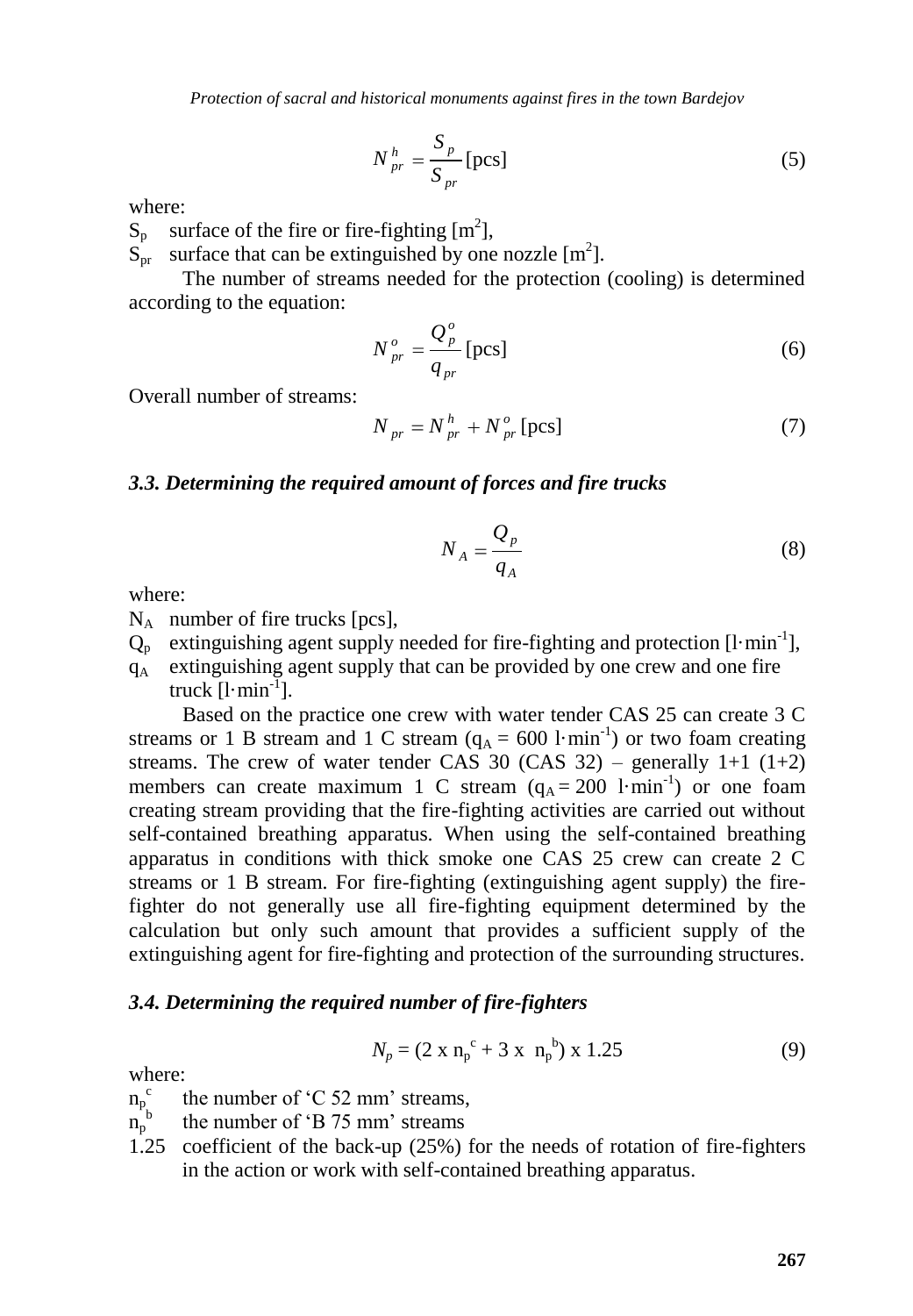# *3.5. Methodology for recalculation of the risk of fire spread in the decorative vegetation*

The methodology is based on the fire of the castle Krásna Hôrka in March 2012. The basis for evaluating the fire were the type and the size of tree-tops of the decorative vegetation (projection in the horizontal plane) and the distance from the endangered object from the nearer edge of the projection to the object (Figure 3). Regarding the type of vegetation the basic relation was determined

$$
\dot{l}_{bexp} \ge d_{zel} \tag{10}
$$

where:

l<sub>bezp</sub> safe distance

 $d_{\text{rel}}$  diameter of the tree-top horizontal projection of detached decorative vegetation (tree, bush).



**Figure 3.** The size of tree-tops of the decorative vegetation and the distance from the endangered object from the nearer edge of the projection to the object.

# **4. Results and discussion**

# *4.1. Calculation of the forces and means*

# *4.1.1. Preventive measures*

All objects on the Council Square are equipped with electronic fire signalisation, portable fire extinguishers and internal fire water supply – net of hydrants according to the valid legislation in the Slovak Republic.

Overall need for water for fire-fighting for the given structure is  $Q = 10.011 \cdot s^{-1}$ . This need is provided through the water service pipe DN 50 mm from the town public water network located within the road on the Council Square.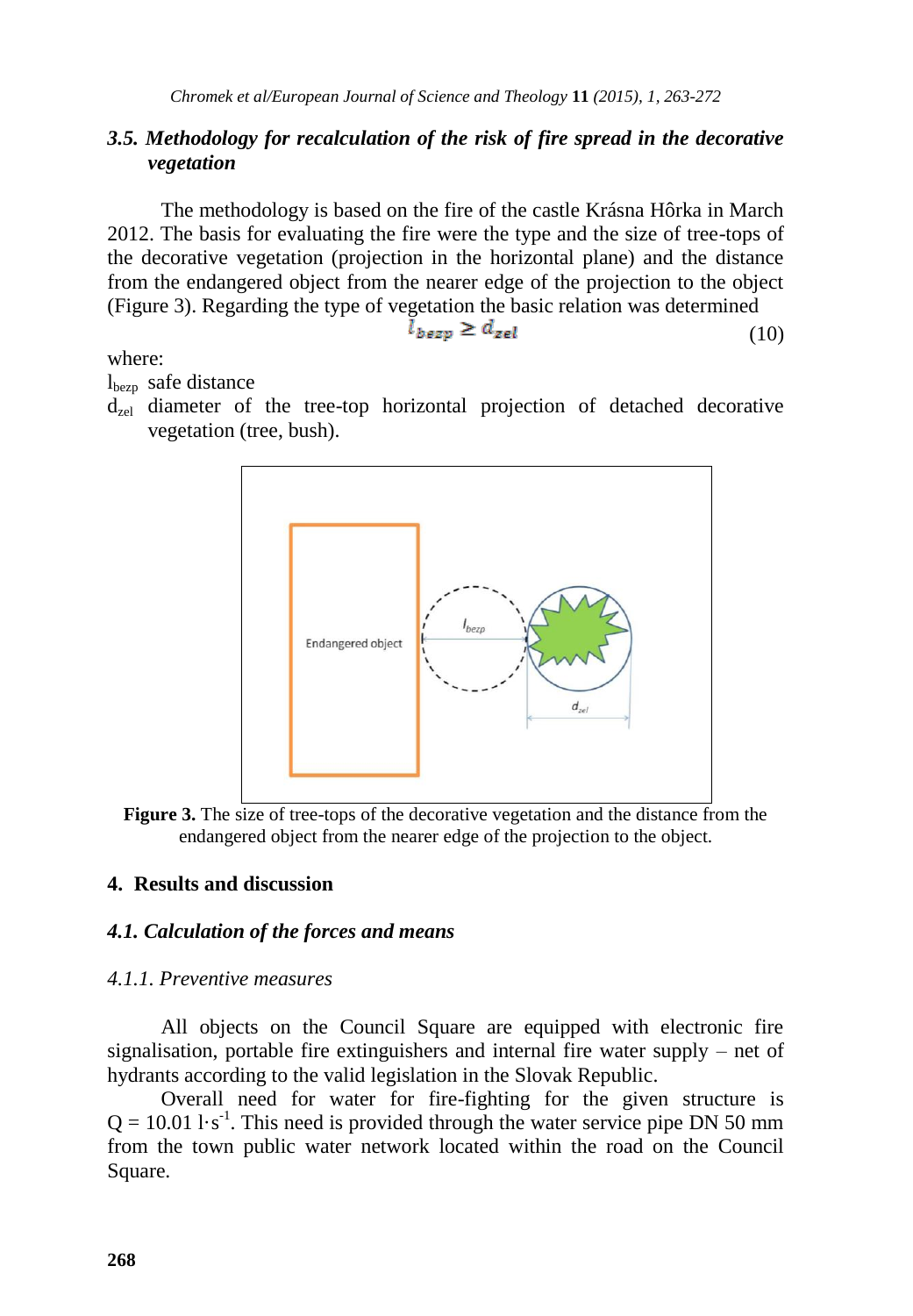#### *4.1.2. Intervention using the mobile fire-fighting equipment*

The complexity of the intervention caused all structures on the Council Square, including house no. 4, to be included in the  $2<sup>nd</sup>$  degree of the fire alarm plan (Table 1). For the needs of the intervention the equipment is available.

| <b>Structure</b>         | <b>Degree</b><br>оť<br>alarm | <b>Fire</b><br>station of<br><b>Fire and</b><br><b>Rescue</b><br>Corps | Type of<br>the<br>equipment                              | <b>Time</b><br>of<br>drive<br>[min] | <b>Number</b><br>of crew<br>members | Volume of<br>extinguishing<br>agent<br>water/foaming<br>agent<br>[litre] |
|--------------------------|------------------------------|------------------------------------------------------------------------|----------------------------------------------------------|-------------------------------------|-------------------------------------|--------------------------------------------------------------------------|
| Council<br>house<br>no.4 | П.                           | Regional<br>Directorate<br>of the Fire                                 | AHZS 1B<br>MB Atego<br>1529                              | 8                                   | $1 + 3$                             | 3000/250                                                                 |
|                          |                              | and<br>Rescue<br>Coprs<br><b>Bardejov</b>                              | Water<br>tender CAS<br>$30 -$<br><b>IVECO</b><br>TRAKKER |                                     | $1 + 1$                             | 9000/800                                                                 |

|  |  | Table 1. Printout of the fire alarm plan. |  |  |  |  |  |
|--|--|-------------------------------------------|--|--|--|--|--|
|--|--|-------------------------------------------|--|--|--|--|--|

#### 4.1.2.1. Arrival and access

Arrival of the fire-fighting equipment is provided for by the access ways and driveways from the Council Square (stone pavement) and from Stöcklova Street (asphalt road). On the Square and near the city walls they provide a quick and safe access for the mobile fire-fighting equipment into the direct vicinity of the structure in question from two sides. The access road is 3.5 m wide and meets all requirements for the intervention in case of a fire.

## *4.1.3. Calculation of the forces and means*

The model fire occurred on the  $3<sup>rd</sup>$  floor in the two-floor maisonette flat located in the main building in the evening. The fire was noticed at  $t_{sp} = 6$  min, since it occurred, by a person on the  $2<sup>nd</sup>$  floor of the flat in question. Subsequently the fire was announced to the operating centre in  $t_{oh} = 2$  min. The arrival of the fire-fighting unit (1.5 km away) at the place in question was at time  $t_{d0}^{P_r} = 3$  *min* since the fire occurred. The time until the unit was ready to fight the fire was  $t_{br}^P = 4 min \implies t_{vr} = 15 min$ .

The fire occurred in the living part of the flat 3.03; it spread from the fireplace located under the staircase. In the middle of the hall it was spreading with the linear velocity  $v = 0.7$  *m·min<sup>-1</sup>* at a certain angle. The radius of the fire since it was noticed until the announcement  $(t_{sp} = 6 \text{ min})$  had the length  $r = 2.1 \text{ m}$ . At the arrival of the fire-fighting unit the radius of the fire was already  $r = 9.8$  m,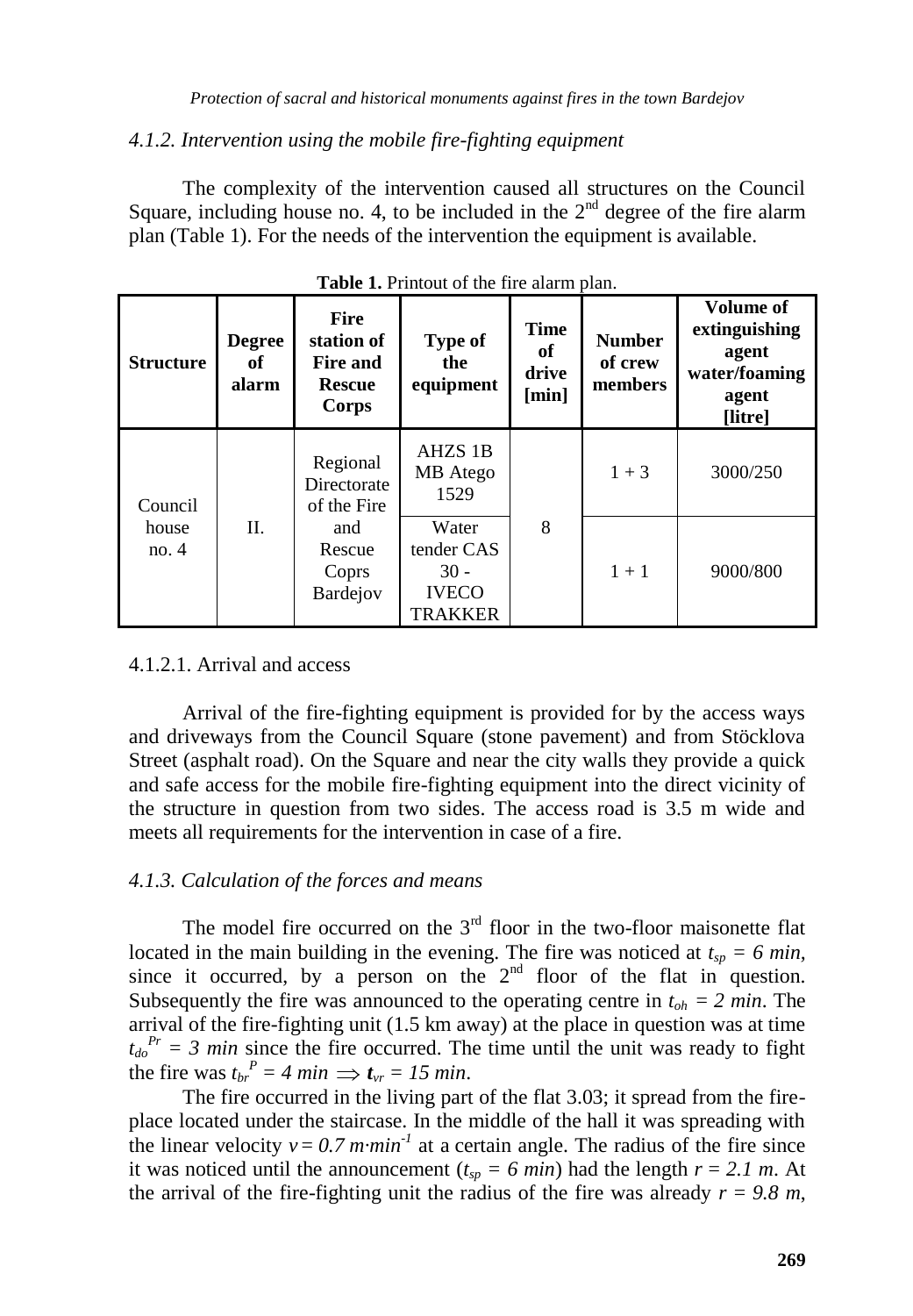whereby the fire was already affecting the building structures  $t = 0.9$  min. The fire reached the western side of the fire section in the distance  $r = 6.3$  m in  $t =$ *7.5 min* since it occurred.

Until the fire extinguishing agent began to be supplied to the fire ground  $I_p = 8.6$  *l·m*<sup>-2</sup>*·m*<sup>-1</sup> the fire spread across the whole fire section on the 3<sup>rd</sup> floor. The surface of the fire at the time  $t_{vr}$  was  $S_p = 150.8$   $m^2$ . The surface of fire-fighting was  $S_h = 153.9 \text{ m}^2$  with the fire circumference  $O_h = 6.6 \text{ m}$ .

The fire will be extinguished with combined nozzles C 52 with flow rate  $q_{pr}$  = 220 *l·min<sup>-1</sup>*, offering effective extinguishing of solids up to the fire depth of 5 m. The required supply of the extinguishing agent  $Q_p^h = 1323.1$  l·min<sup>-1</sup>  $\Rightarrow$  the extinguishing agent (water) can be supplied from the hydrant network. The required number of streams  $N_{pr}^h = 6.1 = 7$  pcs. The required supply of the extinguishing agent for cooling the adjacent objects is  $Q_p^o = 1006.2$  l·min<sup>-1</sup>, where the cooling will be carried out using B nozzles with the flow rate  $q_{pr}$  = *400 l·min<sup>-1</sup>*. The required number of streams  $N_{pr}^h = 2.5 = 3 \text{ } pcs \implies$  the overall water supply is  $Q_p = 2329.3$  l·min<sup>-1</sup>. The required number of fire trucks from the viewpoint of the man-power need  $N_A = 3.8 = 4$  pcs (water tender CAS located at the fire station of the Fire and Rescue Corps in Bardejov, AHZS 1B MB Atego 1529 and water tender CAS 30 – IVECO TRAKKER, the third water tender CAS T148 will be called according to the needs from the external workplace of Fire and Rescue Corps in Raslavice, the fourth water tender CAS 25 \$706 will be called from the Voluntary Fire Brigade Zborov). For possible evacuation of people the aerial ladder AR 30 – MB Atego 918 from the Regional Directorate of the Fire and Rescue Corps in Bardejov will be needed.

Two water tenders (AHZS 1B MB Atego 1529 and CAS 30 – IVECO TRAKKER) of the first intervention group will be used directly for the action; other will be prepared as a back-up. The crews of the mentioned vehicles will be used for individual intervention.

Providing that the conditions stated in subchapter 3.1 equation 9 met the need for fire-fighters to operate the streams is  $N_p = 29$  fire-fighters, including the 25% back-up. The assumption of using 6 back-up fire-fighters is grounded due to a multi-floor building, the use of self-contained breathing apparatuses, possible evacuation or rescue of building occupants and obstructed access to the attic part of the Council House no. 4.

## *4.2. Recalculation of the risk of the fire spread from the decorative vegetation*

When inspecting the Council Square from the point of view of the decorative vegetation and its possible effect on the fire spread it was found out that altogether 32 trees are located on the square. Thereof 24 are younger and smaller and 8 are older reaching bigger dimensions. The final analysis pointed out that the conditions of fire safety regarding the methodology in subchapter 3.5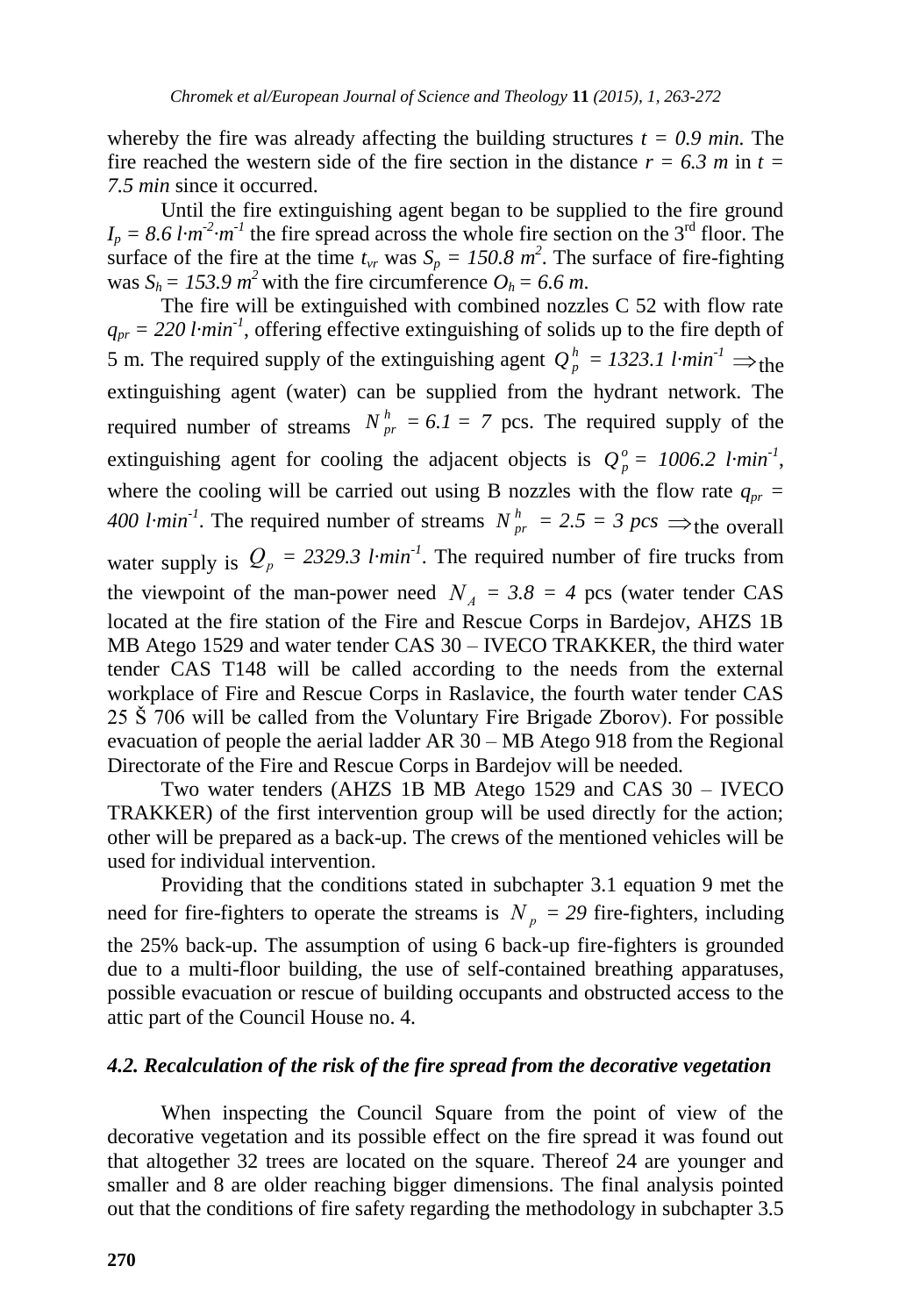are met in case of 29 trees. All these trees grow on the circumference of the historical square and their distance from buildings is 1.5 to 2 times greater that the projection of their tree-tops. 3 trees were labelled as at risk at the direct vicinity of the Basilica located on its western part in the direction from the park. Projections of their tree-tops are bigger than the distance of their trunks from the Basilica; however, the individual trees are separated from Basilica by fire resistant paved walkway. Following a complex evaluation it can be stated that the risk of fire spread from the decorative vegetation is currently minimal.

## **5. Conclusions**

The model fire regarding the final calculations points out at a sufficient technical equipment of the fire-fighting units for the case of a possible fire in the objects of the Council Square in Bardejov. Anticipated number of fire-fighters points out at the need for training of the voluntary fire-fighters within the town Bardejov, who can significantly decrease the loading of the members of the Fire and Rescue Corps in case of a real intervention.

Considering the fact that the decorative vegetation does not exceed, with its growth parameters, the criteria given by the equation 10 in subchapter 3.2 (it depends on the regular maintenance – trimming) there is no assumption for a possible fire spread from this source. The structures on the Square are covered with climbing plants, which decrease the risk of possible fire spread as well. The distribution of the vegetation does not interfere with the principles of fire protection and complements sacral and historical monuments in a suitable way, whereby it helps create a positive aesthetic experience when visiting the Council Square.

Current technical equipment, modern materials used during the reconstruction of the square and the reconstruction itself meeting the newest fire protection and civil engineering regulations together with organisational measures in the reconstructed buildings decrease the potential risk of fire in this location. There is an assumption that when preserving this complex of measures and its subsequent complementation the Council Square should be free of fires in the forthcoming years.

## **Acknowledgment**

The study was created with the financial help of the APVV agency within the research project APVV-0744-12.

# **References**

- [1] A. Zaušková, R. Miklenčičová, A. Madleňák, Z. Bezáková and D. Mendelová, Eur. J. Sci. Theol., **9(6)** (2013) 153-159.
- [2] D. Petranová, Communication Today, **5(1)** (2014) 71-85.
- [3] S. Gálik, *Filozofia a médiá. K filozofickej reflexii vplyvu médií na utváranie (súčasnej) kultúry*, Iris, Bratislava, 2012, 17–20.